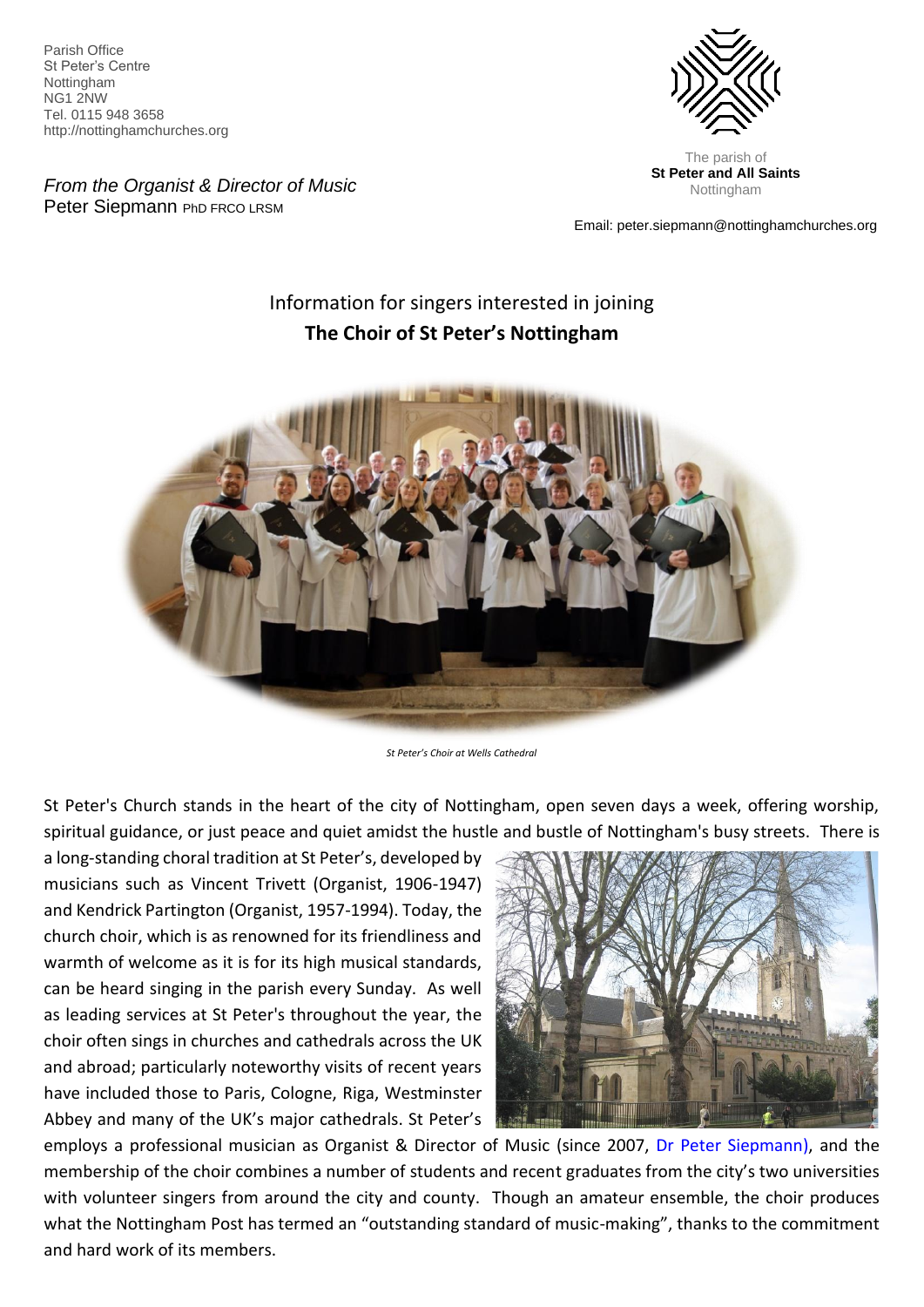### **Routine & Commitment**

The full choir sings one service each Sunday (either morning or evening, either at St Peter's or at the sister church of All Saints' on Raleigh Street), and rehearses each Friday evening (7-8.30pm). The general monthly routine is as follows:

First Sunday of the month 10.45am **Matins** at St Peter's Third Sunday of the month 10.45am **Sung Eucharist** at St Peter's Fourth Sunday of the month 10.45am **Sung Eucharist** at St Peter's

Second Sunday of the month *10.45am Sung Eucharist (organ and/or soloist) at St Peter's* 6pm **Evensong** at All Saints' *6pm Compline (small choir) at All Saints'* Fifth Sunday of the month *10.45am Sung Eucharist (organ and/or soloist or small choir) at St Peter's*

In addition to this general routine, there are a number of special services on certain feast days (Christmas Eve, Christmas Day, Ash Wednesday, Maundy Thursday, etc.). As well as the parish duties described above, the choir has a long tradition of regular trips to cathedrals both in the UK and abroad, and occasional concert performances too. All singers are heartily encouraged to take full advantage of all of these wonderful opportunities!

Choristers are expected to be able to sing most weekends (term-time only for students), but it is recognised that volunteer singers may not be able to be present 100% of the time, and there is a simple online system for indicating planned absence.



*The Director of Music accompanying Duruflé Requiem on Remembrance Sunday*

### **Repertoire**

The choir tackles a broad variety of music from plainsong and renaissance polyphony to Romantic and contemporary works from across the world. The selection of liturgies described above gives rise to an engaging range of music from the Anglican repertoire (including psalmody). Repertoire for a typical month is shown here:

| <b>Matins</b> (first Sunday of the month)          | <i>Responses</i> Clucas<br><i>Te Deum in C. Stanford</i><br>Ubi caritas Gjeilo         |
|----------------------------------------------------|----------------------------------------------------------------------------------------|
| <b>Evensong</b> (second Sunday of the month)       | <i>Responses</i> Shephard<br>Collegium Regale Howells<br>The Secret of Christ Shephard |
| <b>Sung Eucharist</b> (third Sunday of the month)  | Missa Brevis (K, s, A) Imogen Holst<br>O sacrum convivium Tallis                       |
| <b>Sung Eucharist</b> (fourth Sunday of the month) | Mass for four voices (K, S, A) Byrd<br>Teach me, O Lord Byrd                           |

### **Vocal Tutor**

St Peter's employs a professional Vocal Tutor to work on a one-to-one basis with members of the choir (on a rota basis during Friday evening rehearsals). These carefully tailored sessions are invaluable opportunities to work on vocal technique with an experienced vocal coach.